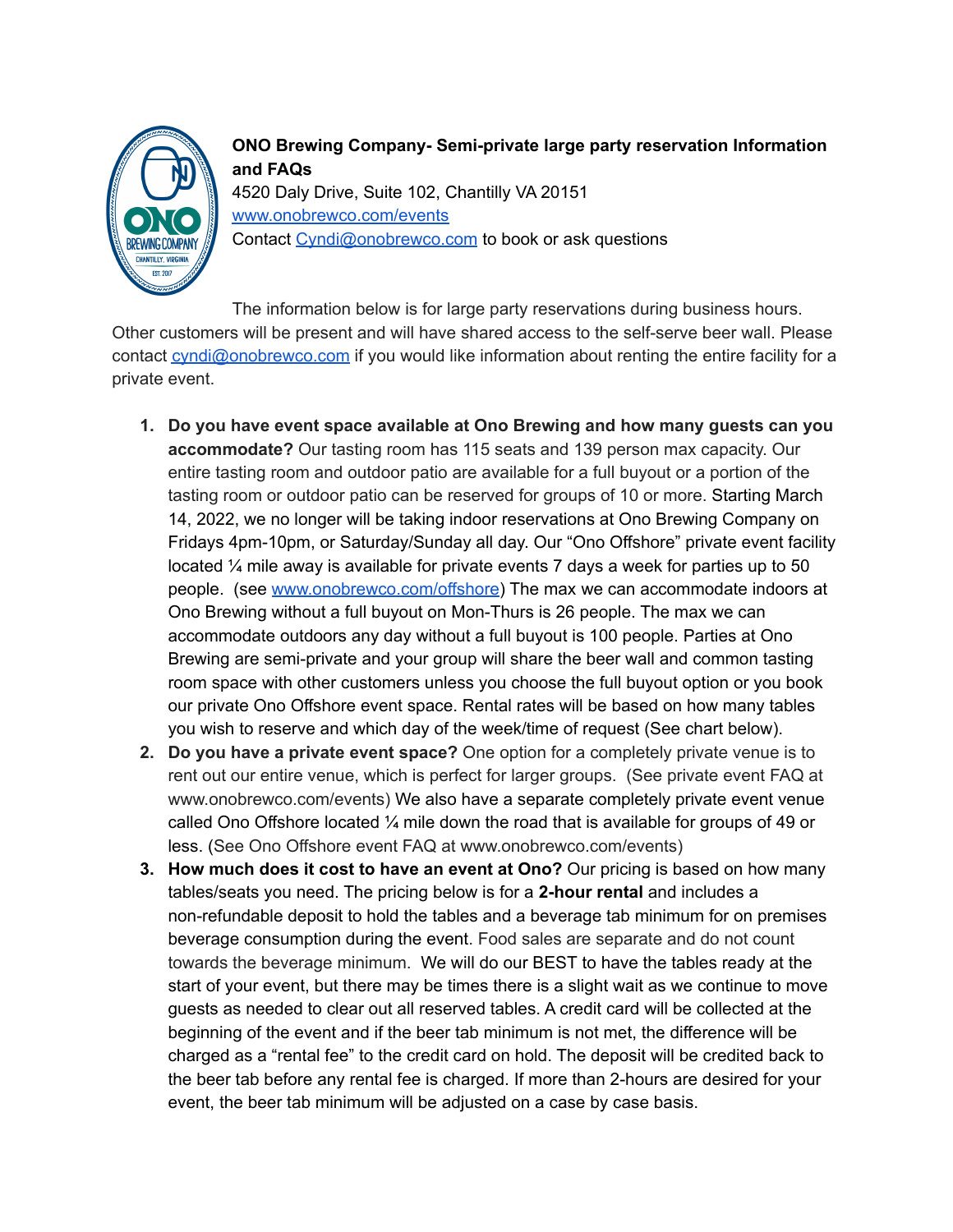## **4. Do you have outdoor space available to rent? Is it heated?**

We do have outdoor space and it is highly sought after and usually is first come-first served. The Beach Shack is a 500 sq ft covered patio with 30 barstools, bar top tables and standing area to accommodate up to 40 people. It has vinyl sides that can be rolled down in inclement weather. There are infrared heaters in the Beach Shack. One side of the Beach Shack will always remain open to the air to allow other customers to pass through the back side to access tables on the far side of the patio, so it is not completely sealed off on all 4 sides. The heat will not be "indoor heat" level but the heaters and the vinyl sides for wind block should take a significant amount of the chill out of the air, but this is an OUTDOOR space and you should expect that on the coldest days, jackets and possibly gloves will still be needed.

## **INDOOR OPTIONS**

**We no longer accept indoor reservations inside at Ono Brewing Company Fridays 4pm-10pm, and Saturday or Sunday all day. Reservations below are for TWO HOUR time slots.**

| Location                              | Capacity                                                                                                                                        | Deposit /Beverage<br>tab minimum                                          |
|---------------------------------------|-------------------------------------------------------------------------------------------------------------------------------------------------|---------------------------------------------------------------------------|
| Ono Offshore                          | Private parties up to 50 people $\frac{1}{4}$ mile from<br>Ono Brewing                                                                          | See Ono Offshore<br>pricing                                               |
| TBD inside Ono<br>tasting room        | Up to 12 seats<br>Available Mon- Thurs 11:30-close, Fri 11:30-4<br>only                                                                         | \$25/\$80                                                                 |
| <b>TBD inside Ono</b><br>tasting room | Party of 13-18 seats<br>Available Mon- Thurs 11:30-close, Fri 11:30-4<br>only                                                                   | \$25/\$125                                                                |
| Side area near front<br>entrance      | 2 long tables plus two small tables- 20 seats<br>Private room for gifts/catering table<br>Available Mon- Thurs 11:30-close, Fri 11:30-4<br>only | \$25/\$250<br>(\$200 beverage)<br>minimum if catering<br>room not needed) |
| Side area near front<br>entrance      | 3 long tables plus two small tables- 26 seats<br>Private room for gifts/food table<br>Available Mon- Thurs 11:30-close, Fri 11:30-4<br>only     | \$25/\$300<br>(\$250 beverage<br>minimum if catering<br>room not needed)  |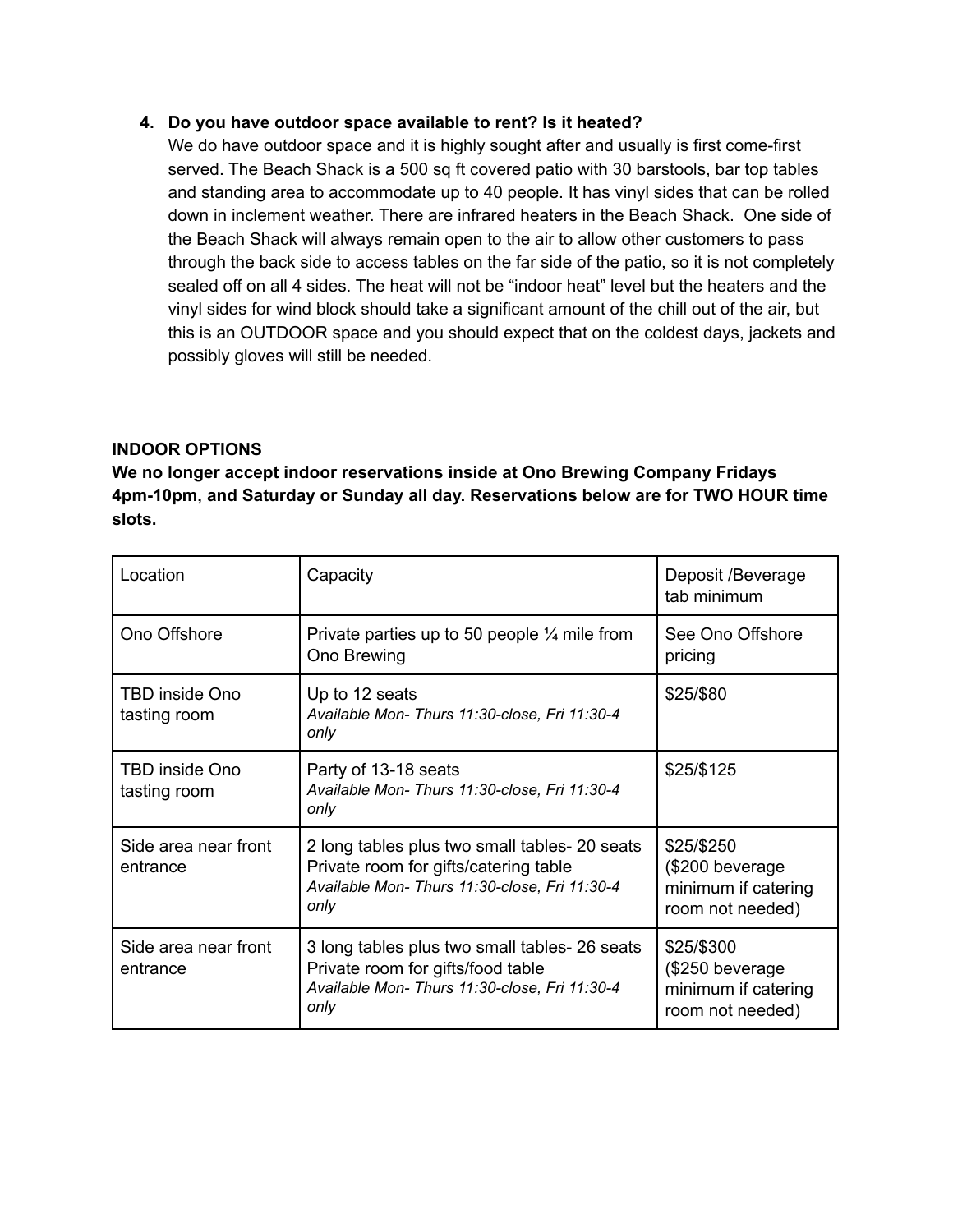## **OUTDOOR OPTIONS**

| Location                                                                             | Capacity                                                                                                                                                                                                                                                                                | Deposit /Beverage tab<br>minimum |
|--------------------------------------------------------------------------------------|-----------------------------------------------------------------------------------------------------------------------------------------------------------------------------------------------------------------------------------------------------------------------------------------|----------------------------------|
| Outdoor picnic tables<br>x <sub>2</sub>                                              | 2 picnic tables with seating for 12                                                                                                                                                                                                                                                     | \$25/\$100                       |
| Outdoor picnic tables<br>x <sub>3</sub>                                              | 3 picnic tables with seating for 18 plus<br>standing area for up to 25 total                                                                                                                                                                                                            | \$25/\$150                       |
| Outdoor covered<br>patio "Ono Beach<br>Shack"- ONE SIDE<br><b>ONLY</b>               |                                                                                                                                                                                                                                                                                         | \$25/\$125                       |
| Outdoor covered<br>patio "Ono Beach<br>Shack"                                        | 500 sq ft covered patio with 30 barstools<br>and bar tables. Can accommodate up to 40<br>people with standing area.<br>(Ono customers will have access to "pass"<br>through" to tables on south side of patio)                                                                          | \$50/\$300                       |
| Outdoor covered<br>patio "Ono Beach<br><b>Shack" PLUS THREE</b><br>picnic tables     | Same as above with three picnic tables<br>blocked and reserved for your guests. Total<br>area up to 65 guests. (Rain plan to open<br>garage door to brewery and let guests<br>stand/mingle inside brewery production area<br>or arrange for indoor option)                              | \$50/\$450                       |
| Outdoor covered<br>patio "Ono Beach<br>Shack" PLUS<br><b>TWELVE</b> picnic<br>tables | Same as above with the ALL of the south<br>side tiki picnic tables blocked and reserved<br>for your guests. Total area up to 100 guests.<br>(Rain plan to open garage door to brewery<br>and let guests stand/mingle inside brewery<br>production area and have a few tables<br>inside) | \$50/\$900                       |

- **5. How is the beer tab handled with the self-serve beer wall?** There are several ways we can handle the "beer minimum" beer tab.
	- We can make several beer cards to be left in a basket at your table(s) to be shared by all guests age 21 and over. The cards can be set with an internal limit set to the beer minimum amount, if you desire a set budget. Once the pre-loaded amount has been spent, the party host can choose to have guests start their own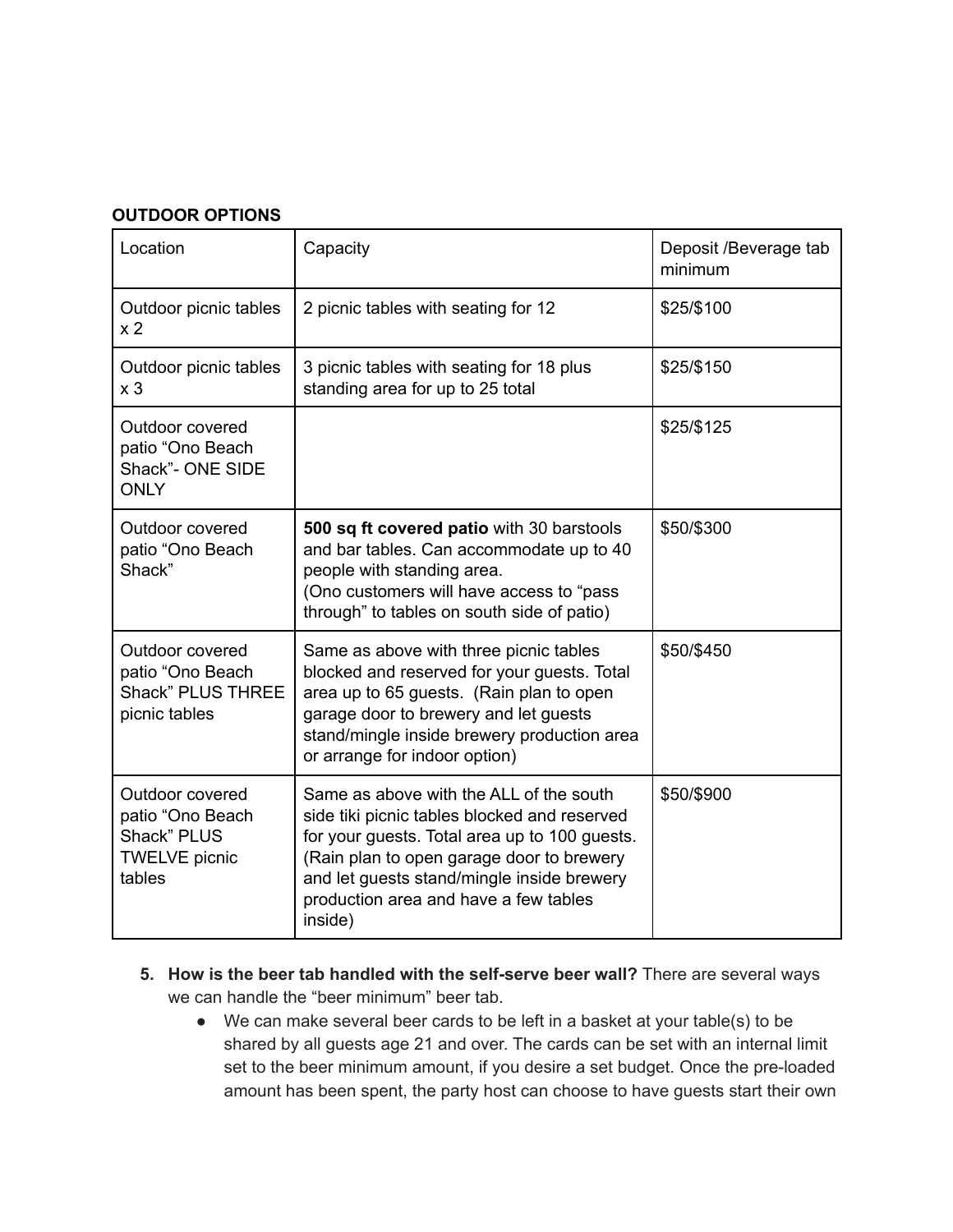tabs at that point or the host can opt to have the limit increased by adding more value to the cards once the minimum has been met.

- We can make several beer cards to be left in a basket at your table(s) to be shared by all guests age 21 and over that can be left as "open tabs" and any amount consumed over the "beer minimum" will be charged to the party host's credit card.
- We can make individual beer cards with a set limit per card and the host can give cards to each guest for individual use. (For example, \$20 per person per card). These cards are active for one day only and the cards must be collected back at the end of the event.
- Guests can pay their own individual beer tab by opening up a personal beer card with a credit card and inform employee they are with the party to have tab counted towards minimum. Any shortage from the amount consumed and the "beer tab minimum" for the event will be charged to the party host.
- In every case, beer cards will need to be collected and returned at the end of the event. A \$3 per card "lost card fee" will apply for any beer cards not returned by your guests.
- **6. What happens if fewer guests attend the event than expected?** We reserve and hold the number of tables and make plans, which may include extra staff, based on the amount of expected guests you tell us. If fewer guests show up than expected, you are still obligated to pay the agreed upon "beer tab minimum" at the time of reservation. Please inform us at least a day in advance if your expected number has changed significantly.
- **7. What happens if more guests attend the event than expected?** We reserve and hold the number of tables and make plans, which may include extra staff, based on the amount of expected guests you tell us. If more guests show up, we will make our best attempt to accommodate them, however, there is no guarantee for extra seats beyond those reserved. If we do add extra tables to the party area, the "beer tab minimum" will be adjusted accordingly.
- **8. What non-alcoholic beverage options are there?** We have an assortment of n/a beverages including sodas, teas, fruit flavored water, and juices. Non-alcoholic beverages consumed will count towards beverage minimum.
- **9. What food options do you have?** We have a full-time caterer at Ono who operates a food service business in our tasting room. Odd BBQ serves delicious meals/snacks to our customers daily and has an extensive daily menu and an additional catering menu for large and smaller groups for pre-orders. There is a \$300 food minimum for groups who wish to pre-order off the catering menu and have food ready at a certain time. (Appetizers only do not require the \$300 minimum). If you don't want to order off the catering menu, your group can order off the regular menu available at [www.oddbbq.com.](http://www.oddbbq.com) Each order will be placed at a window and a pager will be provided when food is ready. There is a small private room next to the large party rental area that parties can use for any purchased food from the caterer that is included for the first party that requests the